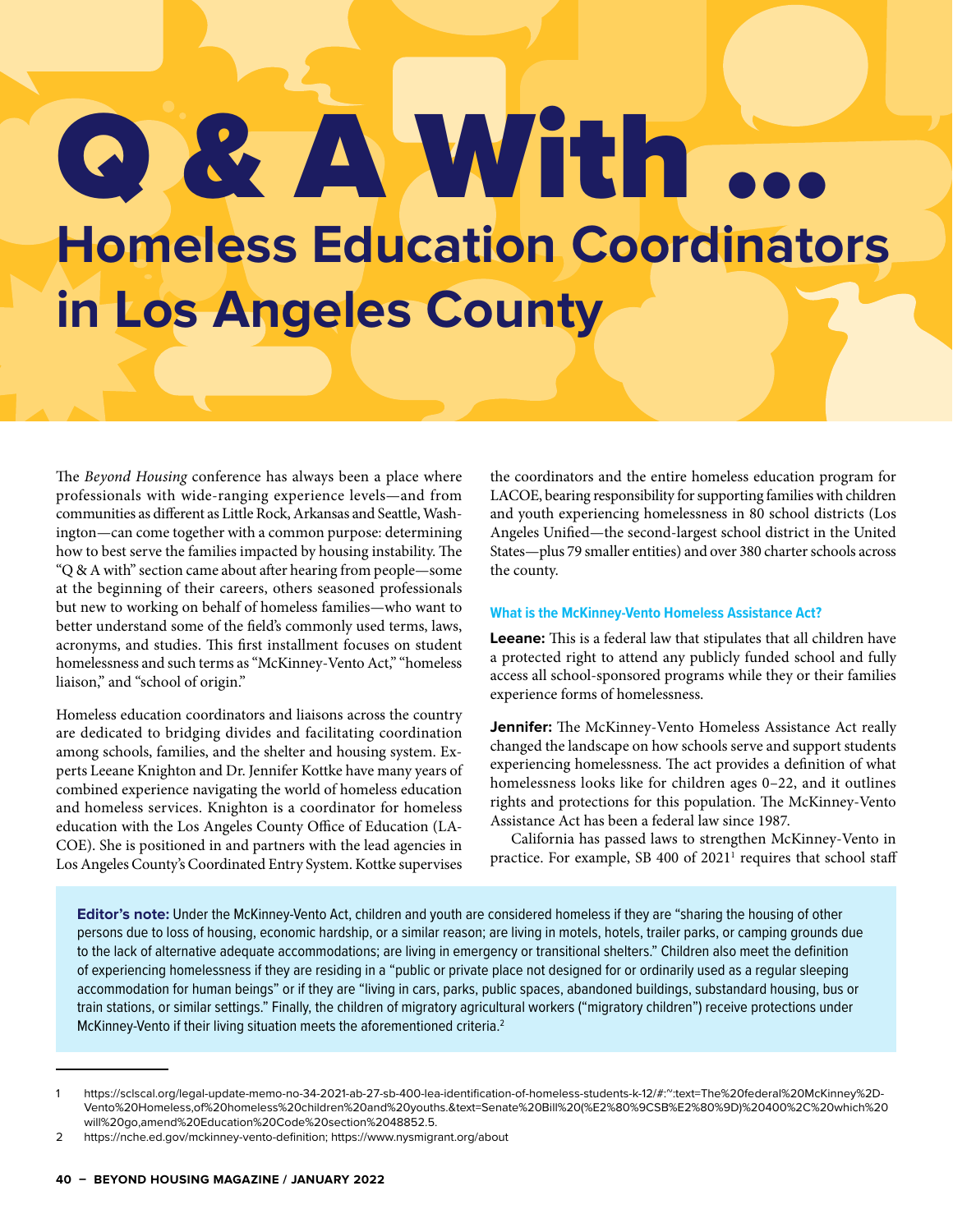who work with youth experiencing homelessness receive training annually, which must then be verified by the California Department of Education. I know other states have passed their own state laws to strengthen McKinney-Vento and these laws look different than our laws. We always say that McKinney-Vento trumps local and state [laws], so state and local laws cannot supersede McKinney-Vento, but they can strengthen it.

**What more can schools and communities do to educate families and youth about their McKinney-Vento rights? And what kind of outreach can be conducted with allied professionals in other community-based organizations/settings (healthcare providers, food security-focused organizations like food pantries, childcare centers, afterschool programs, houses of worship, barber/beauty shops, etc.) so they have a better understanding of McKinney-Vento rights?**

**Leeane:** We advise that schools have McKinney-Vento posters placed in their front offices and have the liaison's name listed prominently on their websites. Schools also have a Student Housing Questionnaire as part of their enrollment packets. So, families will fill out this form that specifically asks them to describe their housing situation, including whether they are doubled or tripled up.

When we get the opportunity to table community events, we offer informational brochures and will answer questions. We also work with Head Start and Early Head Start providers to bring awareness to the staff. We present to faith-based organizations regularly. During COVID-19, we virtually meet with stakeholders weekly for case conferencing and to share updates on opportunities, such as job training programs for their participants and scholarships.

**Jennifer:** We have seen many of our LEAs (Local Educational Agencies) do creative things about outreach and engagement. LAUSD and several other of our LEAs do public service announcements. They work with local public television systems or public radio to put out mini-ads about eligibility for McKinney-Vento. Many of our LEAs place posters about McKinney-Vento around the community in public places like laundromats, grocery stores, pharmacies, libraries, coffee houses, etc. We have many LEAs that have great relationships with local partners, and they collaborate over services and identification. A school might have a great partnership with a local foodbank and the foodbank will let them throw a flyer into their food boxes each week to make families aware of McKinney-Vento. Our LEAs have become very creative and have had to be even more creative during COVID-19.

When I sat in a district as a McKinney-Vento Liaison I worked very closely with my local entities. I attended community groups, I worked closely with my housing partners, I worked closely with my food partners, and I partnered with my local faith-based entities. I was always open and willing to training any of our partners. I was a McKinney-Vento Grantee, so I had a lot more ability to expand myself and my staff into the community. My district also supported my work because of our high count of students experiencing homelessness. A lot of these connections were made because I understood that I needed to get off my campus to leverage the

few dollars I had to build a program for my students. Many of our LEAs are connected with their communities and participate with their local allied professionals, however, many more of our Liaisons struggle with building community networks. Much of this has to do with the fact that many of our Liaisons wear many different hats along with being the Homeless Liaison, so they struggle to get into the community to make these connections or they just do not have the availability to offer trainings. Additionally, we often struggle with a high turnover rate for McKinney-Vento Liaisons. It would be optimal that we would be doing this work, but this really depends on the capacity of the LEA and the capacity of the Homeless Liaison in the LEA.

### **What are the differences between the kind of services communities with McKinney-Vento grants vs. those without grants can offer?**

**Jennifer:** McKinney-Vento grants are limited funding that is offered out to LEAs (school districts and charters) in the form of grants. Communities do not get McKinney-Vento grants; LEAs are the entities that can apply for these funds. This grant funding is considered "sprinkles on the cupcakes"—extra funding that is used on top of your funding that must already be set aside by your LEA for students experiencing homelessness, regardless of your student count. If a district or charter has no students experiencing homelessness, they are still required to have money available. If they did not set aside any money and a student experiencing homelessness comes to their district or charter and has educational barriers that need to be removed—such as lack of transportation—the LEA will have to pull funding from their general fund.

For an LEA that is not a McKinney-Vento Grant Recipient, services will be rendered to meet the letter of the law. You will see things like transportation being provided, possibly uniformed clothing (if required), referrals to local resources, and basic school supplies. McKinney-Vento Grant Recipients may hire additional staff with funds, may use money to hold events, pay for staff to offer out classes, have transportation agreements with local taxi companies to provide transportation, pay for tutoring services ... and the list goes on ...

**Leeane:** Regardless of whether a school community has money earmarked for McKinney-Vento families, they must ensure that students continue to fully access all school-related programs, like sports, field trips, etc., regardless of personal housing struggles. If a McKinney-Vento student cannot afford to pay for the football or cheerleading uniform, the liaison will ensure that the student does not quit over lack of funding. The same is true for participation in clubs and afterschool activities. We know that the more a student engages with their school, the more willing they are to continue to attend school. This is important because students experiencing homelessness are 87 percent more likely to drop out of school than their housed peers—often due to chronic absenteeism. Lack of a high school diploma, according to a study conducted by Chapin Hall, is the greatest predictor of homelessness for [youth] ages 18-24.3

<sup>3</sup> https://www.chapinhall.org/news/new-study-shows-youth-who-experience-homelessness-less-likely-to-attend-college/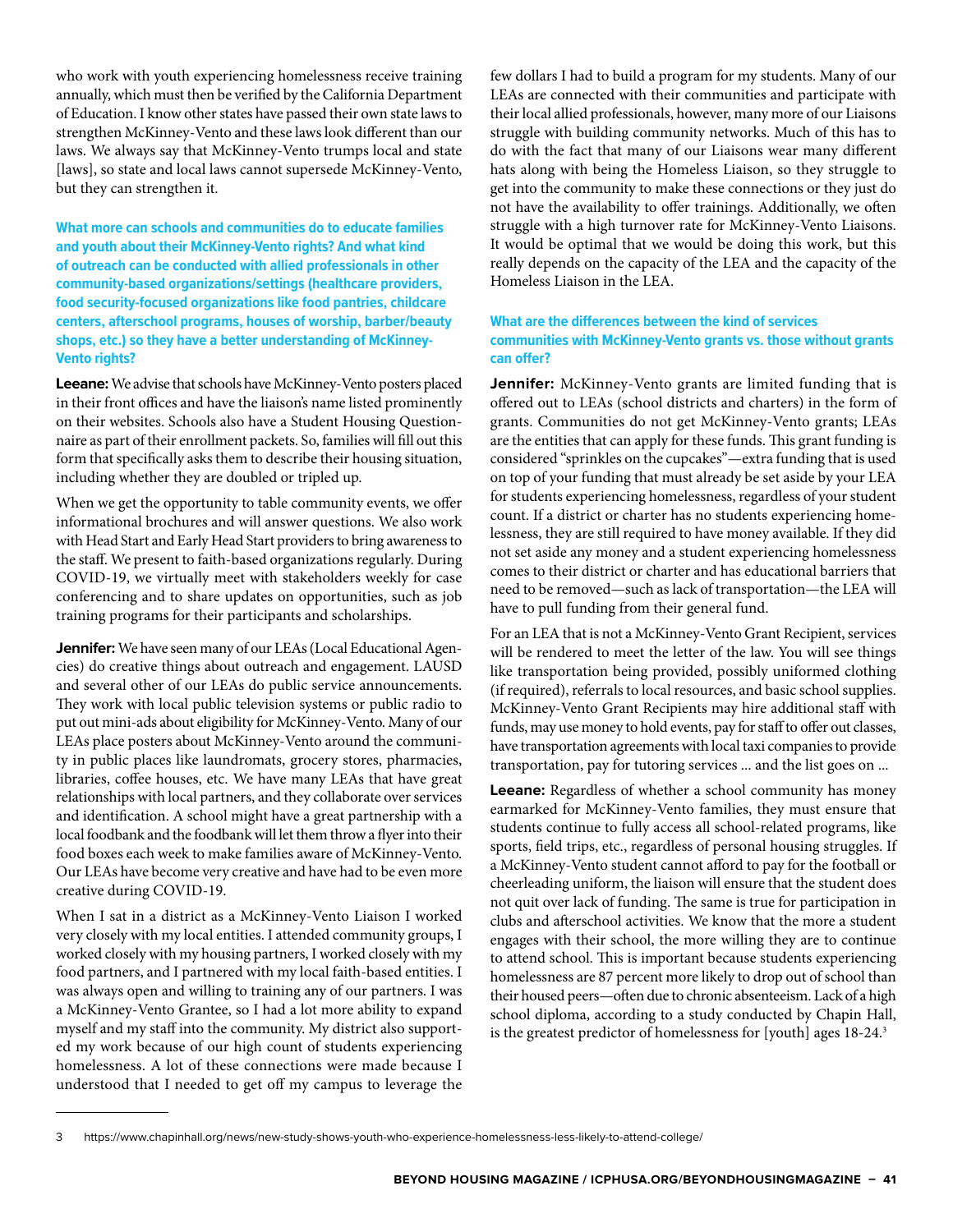#### **How can family shelter staff, including housing specialists or navigators, use McKinney-Vento to support children experiencing homelessness and housing instability?**

**Jennifer:** These professionals can support students by advocating and providing support around school of origin [the school a child attended while permanently housed or the last school they attended]. Under McKinney-Vento, students have the right to remain in their school of origin to reduce disruption in the learning process. Housing specialists, family shelter staff, and homeless liaisons should also collaborate around services for families. If a student in a shelter needs school supplies, shelter and school staff should have some type of internal process to create a referral for the student to be served and supported.

**Leeane:** Shelter staff can support families by familiarizing themselves with their residents' McKinney-Vento rights and protections. For example, if a student attended School B until the spring, but moved to a shelter where School A is located, both schools might agree to split the costs of bus fare if the student takes public transportation through the end of the school year. If school liaisons do not provide transportation or negotiate with each other on transportation accommodations, then the student may end up not attending (or may even drop out) and the school will be out of compliance with the law.

#### **How can schools work with shelters and housing staff to coordinate support for students experiencing homelessness and housing instability?**

**Jennifer:** We encourage homeless liaisons and shelter and housing staff to coordinate support for families experiencing homelessness and housing instability. This looks different across the county, because in some locations, there are very few shelters, while in other areas there are numerous shelters. Creating collaborations is critical to ensuring that school of origin is honored, that students can have a quiet place to study, that parents are encouraged to be part of their student's education process, and that there is a culture of education within the shelter. Shelter staff should immediately reach out to local homeless liaisons when a student enters their program or connect with a local school if it appears that a student may not be attending school. Effective coordination should include a wrap-around team for the specific purpose of protecting education.

**Leeane:** Shelter staff may offer time for a representative from the school to speak with residents. Even if the families do not have children attending that particular school or district, the information presented still applies, even for families with children who are not school-aged.

#### **What role do school or district homeless liaisons play in supporting families and students experiencing homelessness and housing instability?**

**Jennifer:** Homeless liaisons play a pivotal role in supporting students experiencing homelessness. The homeless liaison's role, by federal definition, is to remove barriers to education. Homeless liaisons work with families and students experiencing homelessness to ensure they have the necessary tools to be successful in their academic journey. They also connect families and youth with outside

community resources. The liaison can assist in making housing referrals to connect families with stable housing.

**Leeane:** Because they respond to the physical, psychological, and emotional urgencies characterized by the trauma of homelessness and housing instability, liaisons wear many hats. They provide mental health referrals, organize food pantries or clothing closets, and maintain an inventory of school supplies to distribute at any point in the school year. (Students who qualify for McKinney-Vento services typically do not enroll at the beginning of the school year due to frequent moves.) Most vital, though, is they simply listen to the families and youth who seek their advice and input. They also support their school community by keeping staff informed of broad policies, such as immediate and continuous enrollment for students identified as qualified for McKinney-Vento services.

### **What common signs should classroom teachers be on the lookout for if they suspect a student is experiencing homelessness?**

**Jennifer:** One common sign that classroom teachers can be on the lookout for is absenteeism. A student may also appear to be wearing the same clothing over and over or struggling with hygiene. The student may seem unprepared or lack supplies to complete their homework. Students might mention that they are hungry, having problems sleeping, or acting withdrawn and struggling to make friendships. Additionally, teachers may see a long history of schools in their student records, which may indicate repeated movement due to unstable housing. Parents may be absent or hard to reach due to working long hours at multiple low-wage jobs. A student may also be reluctant to share or may even be very clingy due to instability at home and the feeling that school is their only safe space.

**Leeane:** Classroom teachers might see tardiness or absences as a possible sign that a student has a hard time getting to school. This might even be due to the need to access bathroom facilities when local public restrooms open. Conversely, early arrivals may indicate a need to access school facilities, such as the showers or the bathrooms. Older students quietly attending school without a parent or caregiver in their lives might seek emotional support through casual conversations with adults at school.

### **What role can classroom teachers play in preventing and addressing student homelessness, and who can they go to for help if they know or suspect a student is experiencing homelessness or housing instability?**

**Jennifer:** Teachers are often very good at catching on that a student may be struggling. A good homeless liaison will ensure that teaching staff is trained on McKinney-Vento and how to recognize a student who is struggling with homelessness, the procedures on how to notify a liaison, and what resources to refer the family to, if the family requests assistance. Classroom teachers are pivotal in helping to prevent and address homelessness by ensuring that students never feel called out for their housing status, and that they bond to their school site both academically and socially. School bonding is critical for students experiencing homelessness. If a student does not see school as having value, this is what often causes them to drop out of school. If more value is placed on working or doing other activities